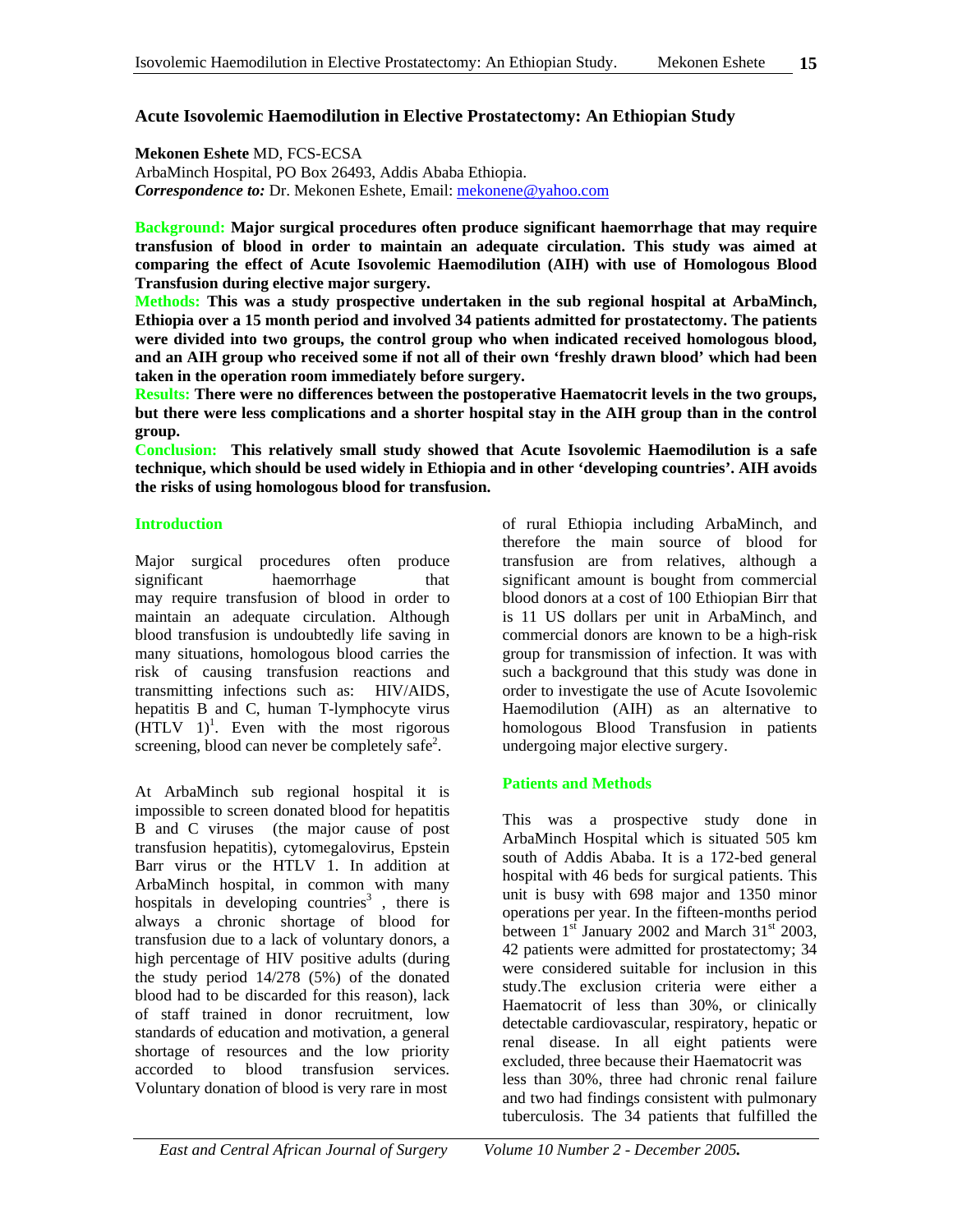inclusion criteria were placed alternately into either an AIH group of 17, or a control group of 17. However two patients had to be placed in the AIH group as they were unable to obtain blood for transfusion. There were no significant differences between the patients in the two groups in regard to general fitness for surgery, age, and their mean preoperative Haematocrit level (Table 1).

On admission every patient underwent routine hematology and urine tests. As all our patients with benign prostatic hypertrophy presented with acute urinary retention their bladders were immediately decompressed by transurethral catheterization. Elective prostatectomy was performed a few days later.

Patients in the control group were asked to provide two blood donors, and this was part of our usual preoperative routine for patients requiring major surgery. From the first five patients in the AIH group 5/17 (29.4%) one unit of blood was taken, and two units were drawn from the remaining 12/17 (70.5%). This was done by a laboratory technician with the patient lying on the operating table immediately before the start of anesthesia using a standard blood pack containing anticoagulant. The anaesthetist then replaced the volume of blood taken with three times the volume of normal saline. All prostatectomies were performed under spinal anaesthesia administered by an experienced nurse anaesthetist. I operated on all of the patients.

Blood loss was estimated by measuring the volume of blood in the suction bottle aided by visual estimation of the blood lost on the sponges. This 'total' was carefully noted as was the volume of any blood transfused. The Haematocrit level was measured the day after the operation

#### **Results**

Of seventeen patients in the AIH group twelve (70.5%) required transfusion of their own 'freshly drawn' blood. Five out of twelve (41.7%) received one unit, and 7/12 (58.3%) received two units. However **none** of these patients were transfused with homologous blood. Among the control group seven patients 7/17 (41.1%) were each given two units of homologous blood. Postoperatively one patient in the AIH group suffered clot retention, which required repeat cystostomy, clot evacuation and a change of the irrigation system. The hospital stay was longer in the control group with an average of fifteen days as opposed to eleven days in the AIH group. The controls had a higher post operative rate of wound infection 3/17 (17.6%), while in the AIH group this was only 1/17(5.8%). This could be explained by their longer preoperative hospital stay resulting from the necessary search for homologous blood. One of these infections led to a 20 days leak of urine which settled spontaneously. Overall the controls spent an average of four days longer in hospital than the AIH group. There was no mortality in this study, and all the patients were discharged in a satisfactory condition and after having had their catheters removed. Details of the postoperative complications including the one post operative<br>
'leak' are given in the Table 2. are given in the Table 2.

|                                   | <b>AIH Group</b> | <b>Controls</b> |
|-----------------------------------|------------------|-----------------|
| Age in years                      |                  |                 |
| Range                             | 50-75            | 50-75           |
| Mean                              | 65               | 60              |
| <b>Preoperative Haematocrit %</b> |                  |                 |
| Range                             | $30-40$          | $30 - 45$       |
| Mean                              | 34               | 36              |
| Postoperative Haematocrit %       |                  |                 |
| Range                             | 28-34            | 22-36           |
| Mean                              | 30               | 30              |
| <b>Hospital Stay in Days</b>      |                  |                 |
| Range                             | $9 - 16$         | $10-25$         |
| Mean                              | 12               | 13              |

**Table 1**. Age, Preoperative Hct, Postoperative Hct and Duration of Hospital Stay.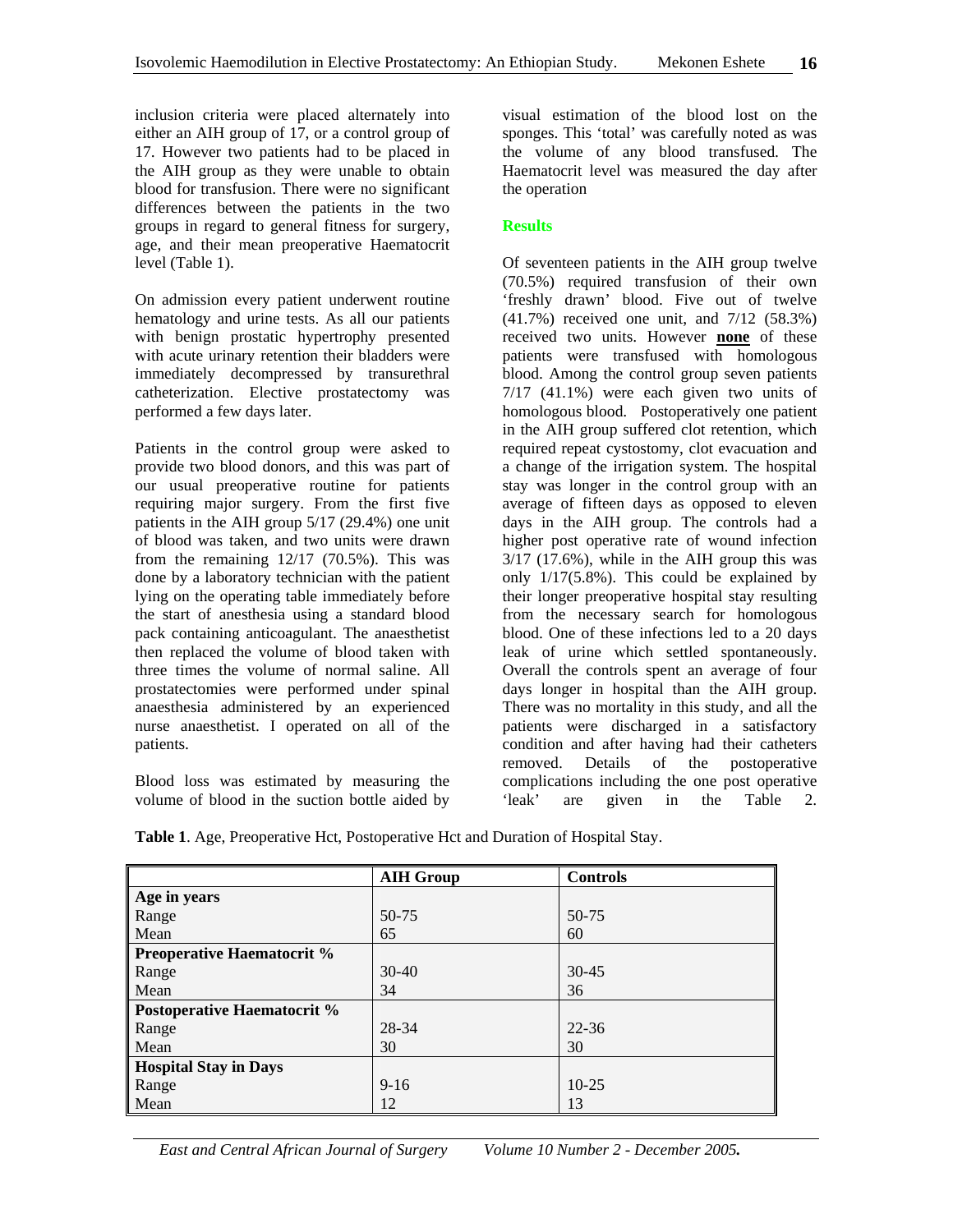| <b>Postoperative Complications</b> | AIH           | <b>Controls</b> |
|------------------------------------|---------------|-----------------|
| Homologous blood transfusion       |               | $7/17(41.1\%)$  |
| Re operation for clot retention    | $1/17(5.8\%)$ |                 |
| Wound infection                    | $1/17(5.8\%)$ | $3/17(17.6\%)$  |
| Suprapubic leak                    |               | $1/17(5.8\%)$   |
| Mortality                          |               |                 |

**Table 2.** Postoperative complications

Overall the controls spent an average of four days longer in hospital than the AIH group. There was no mortality in this study, and all the patients were discharged in a satisfactory condition and after having had their catheters removed. Details of the postoperative complications including the one post operative 'leak' are given in Table 2.

#### **Discussion**

Although the technique of Acute Isovolemic Haemodilution has been known since the 1960s<sup>4</sup>, until now it has probably been under utilized in Ethiopia and other sub-Saharan countries. This study has demonstrated that it is a safe and valuable technique which should be used in situations were medical

facilities are not yet of the highest quality. In particular its use avoids many if not all of the potential risks associated with the use of homologous blood transfusion.

The risk of transfusion related diseases in developing countries is high<sup>5</sup>. The only screening done for blood to be transfused in our hospital was HIV antibody testing. With this test the possibility of transfusing HIV infected blood cannot be excluded. In a study done in Kenya 26 of 1290 (2%) homologous blood transfusion, transmitted HIV infection<sup>5</sup>.

The risk of transfusing hepatitis B and C, malaria and other blood transfusion related diseases is a distinct possibility. Our results also showed that AIH is easy to perform, is safe and effective, and uses only readily available blood bags. It is well accepted by the patients and their families and this has previously been reported in other studies<sup>6</sup>. None of the patients receiving autologous blood had any postoperative complications attributed to the transfusion and this was consistent with findings from other

studies<sup>7</sup>. The postoperative complications of wound infection, suprapubic leak and longer hospital stay (an extra four days) were less than in the control group.

Although blood transfusion was required for some prostatectomy patients in both groups the transfusion rate in the control group 7/17 (41.1%) was consistent with that found in other studies<sup>5</sup>. It was interesting to note that while more than 12/17 (70%) of the AIH group were transfused with their own blood, ten units of their freshly drawn blood were not used and this was saved for further use by the blood bank.

## **Conclusion**

This study demonstrated that Acute Isovolemic Haemodilution is a safe, inexpensive and readily available alternative to homologous blood transfusion for patients undergoing major surgery. Its use should be encouraged where blood transfusion is dependent on 'family donation' or on commercial donors whose blood is associated with a greater risk of disease transmission such as HIV, hepatitis B and C, bacterial infection and malaria.

# **Acknowledgement**

I wish to thank Dr.E. Anberber, Mr.Feissa W/Cherkos, Mr. A. Nigatu, and Mr.T. Girmaye, Dr. D. Jirane and the Theatre and surgical ward staffs for their support. Professor Geoffrey Walker FRCS gave assistance with the manuscript.

# **References**

1. Mollison PL, Engelfriet CP, Contreras M (eds). Some Unfavorable Effects of Blood transfusion in clinical medicine,  $10^{Th}$  ed.1988.